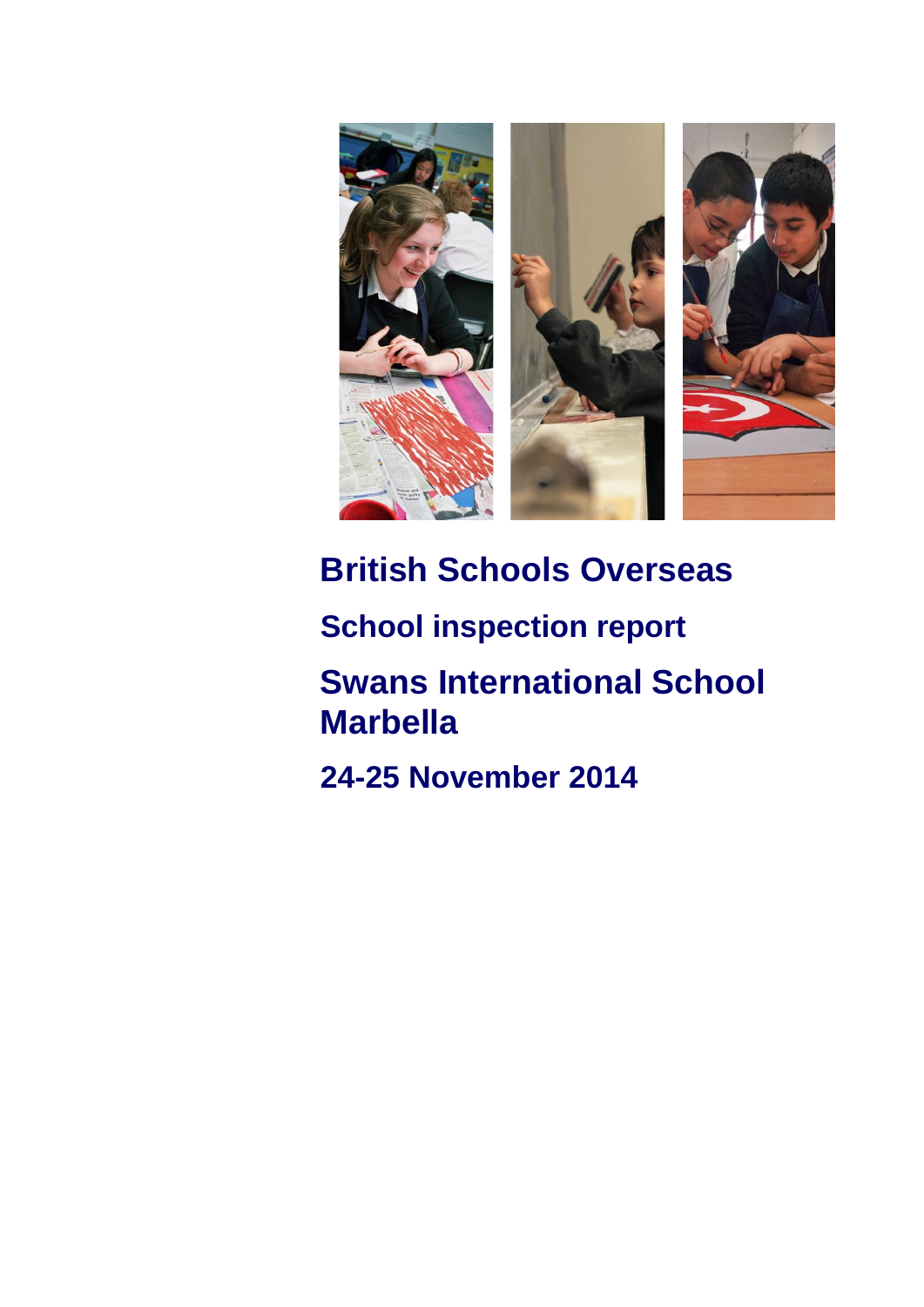

# Issue and revision record

| <b>Revision</b> | <b>Date</b>          | <b>Originator</b> | <b>Checker</b> | <b>Approver</b> | <b>Description</b> |
|-----------------|----------------------|-------------------|----------------|-----------------|--------------------|
| 1               | 18 December 2014 PJH |                   | SS             | <b>BRO</b>      | Draft              |
| $\overline{2}$  | 20 December 2014 PJH |                   | SS             | <b>BRO</b>      | Draft              |
| 3               | 29 December 2014 PJH |                   | SS             | <b>BRO</b>      | Draft              |
| 4               | 12 March 2015        | <b>PJH</b>        | SS             | <b>BRO</b>      | Draft              |

This document has been prepared for the titled project or named part thereof and should not be relied upon or used for any other project without an independent check being carried out as to its suitability and prior written authority of Cambridge Education Limited being obtained. Cambridge Education Limited accepts no responsibility or liability for the consequences of this document being used for a purpose other than the purposes for which it was commissioned. Any person using or relying on the document for such other purpose agrees, and will by such use or reliance be taken to confirm his agreement

to indemnify Cambridge Education Limited for all loss or damage resulting therefrom. Cambridge Education Limited accepts no responsibility or liability for this document to any party other than the person by whom it was commissioned.

To the extent that this report is based on information supplied by other parties, Cambridge Education Limited accepts no liability for any loss or damage suffered by the client, whether contractual or tortious, stemming from any conclusions based on data supplied by parties other than Cambridge Education Limited and used by Cambridge Education Limited in preparing this report.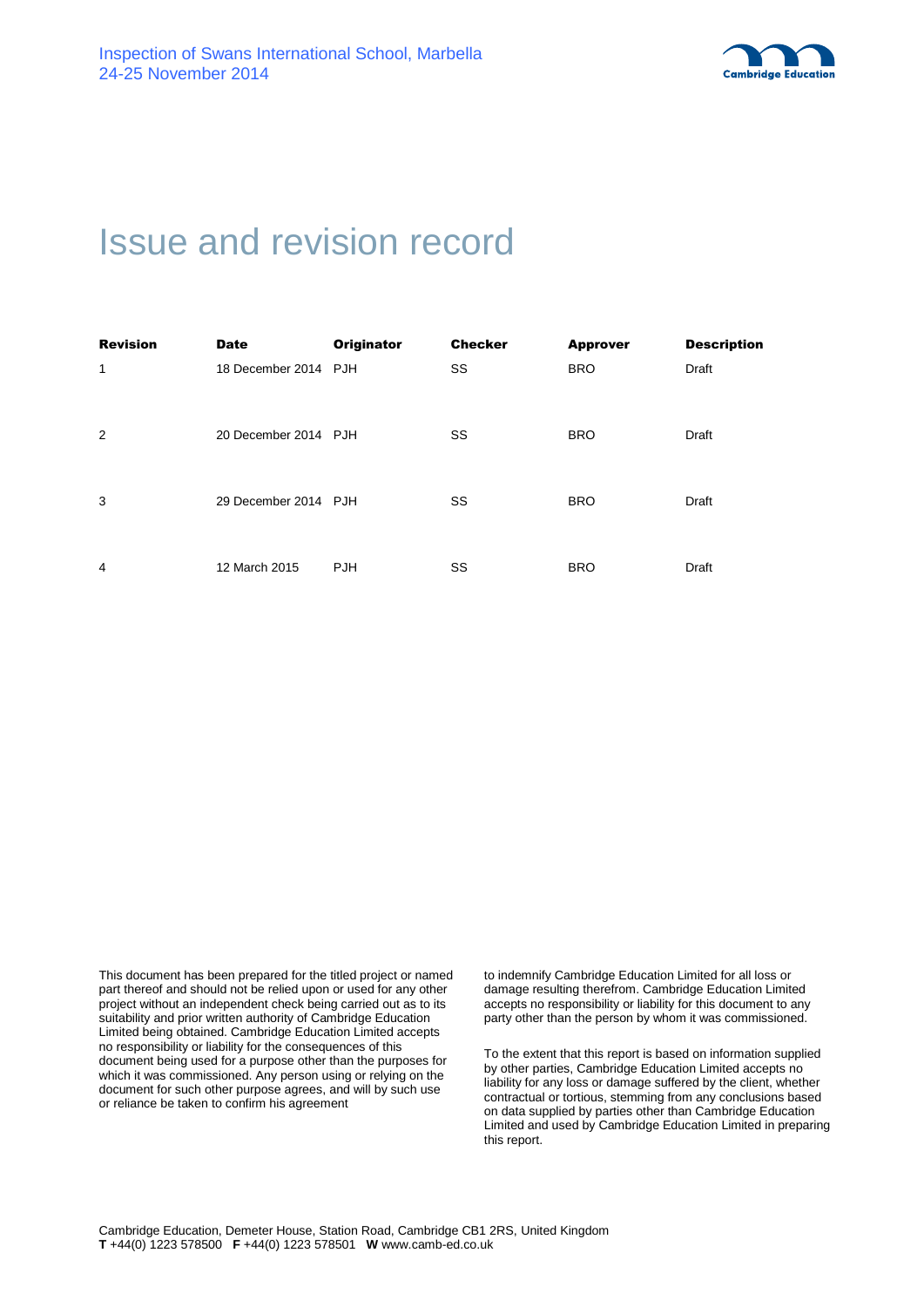

# **Contents**

**Title** 

#### Page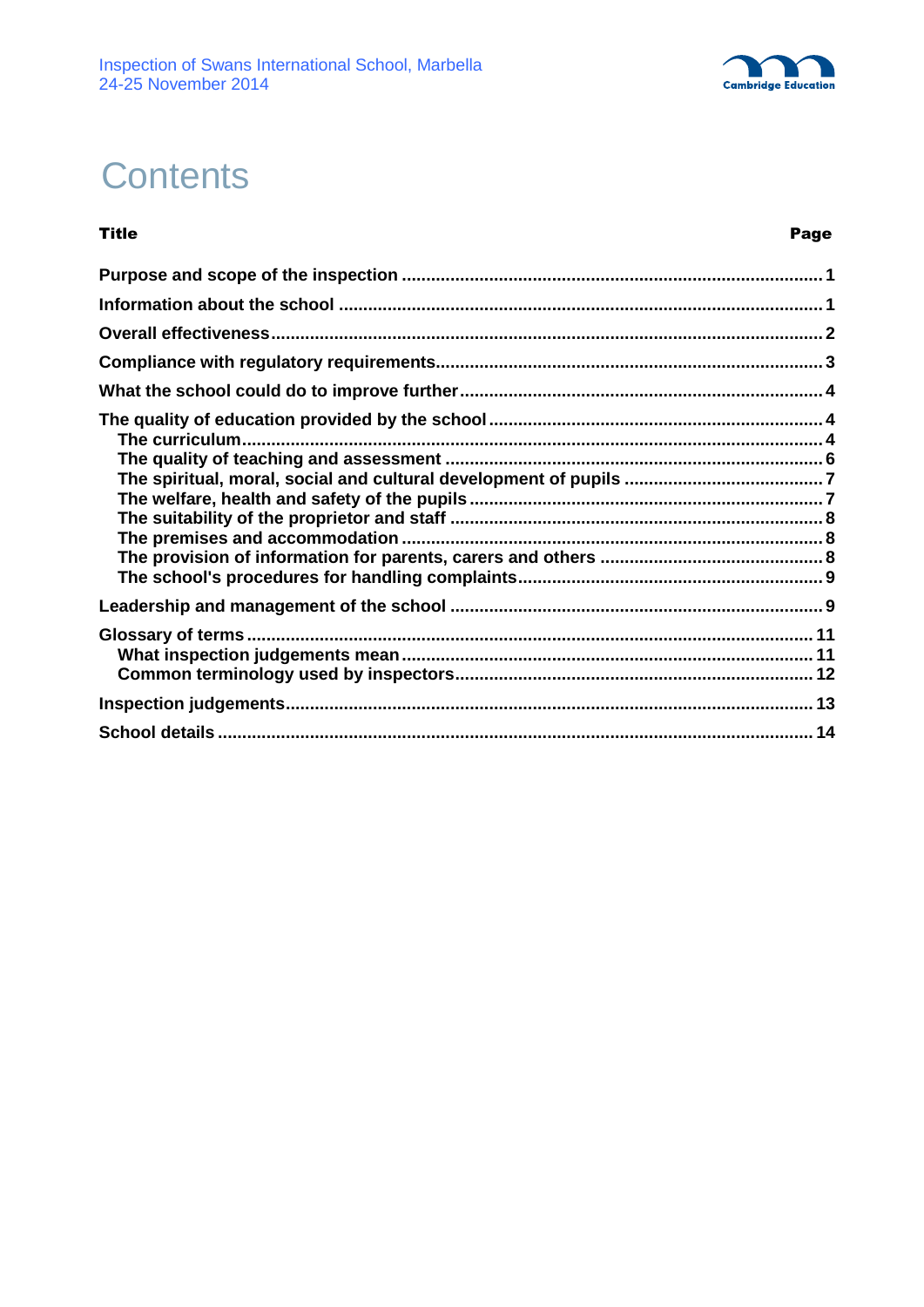

# **Purpose and scope of the inspection**

Two inspectors from Cambridge Education's British Schools Overseas Inspectorate carried out this inspection, and Ofsted accredited inspectors.

The inspectors visited 44 lessons and held meetings with staff and pupils. They observed the school's work and looked at data on pupils' attainment over the past three years, at schemes of work, policies, the school improvement plan and the school's self-review.

#### **The inspection team:**

| Penny Holden  | Lead inspector, Cambridge Education |
|---------------|-------------------------------------|
| Angela Cook   | Team inspector, Cambridge Education |
| Adrian Massam | Team inspector, NABSS               |
| Sarah King    | Team inspector, NABSS               |

Inspectors used the Department for Education standards for the inspection of British schools overseas aligned with the NABSS accreditation criteria. The purpose of the inspection is to provide information to parents, teachers, senior managers and the school's owners on the overall effectiveness of the school and the standard of education. Cambridge Education reports to the Department for Education (DfE) on the extent to which schools meet the relevant standards for British schools overseas as follows:

- the quality of education provided by the school (curriculum, teaching and assessment)
- the spiritual, moral, social and cultural development of pupils
- the welfare, health and safety of the pupils
- the suitability of the proprietor and staff
- the premises and accommodation
- the provision of information for parents, carers and others
- the school's procedures for handling complaints
- leadership and management of the school.

# **Information about the school**

Swans International School was founded in Marbella in 1971 as a Primary School. The Secondary School has been open since 2004. The two parts of the school are approximately 5 minutes away from each other. The school has over 600 students on the roll, from Early Years to Year 13, representing some 30 different nationalities. Year 6 is located on the Secondary School site. Spanish students account for the largest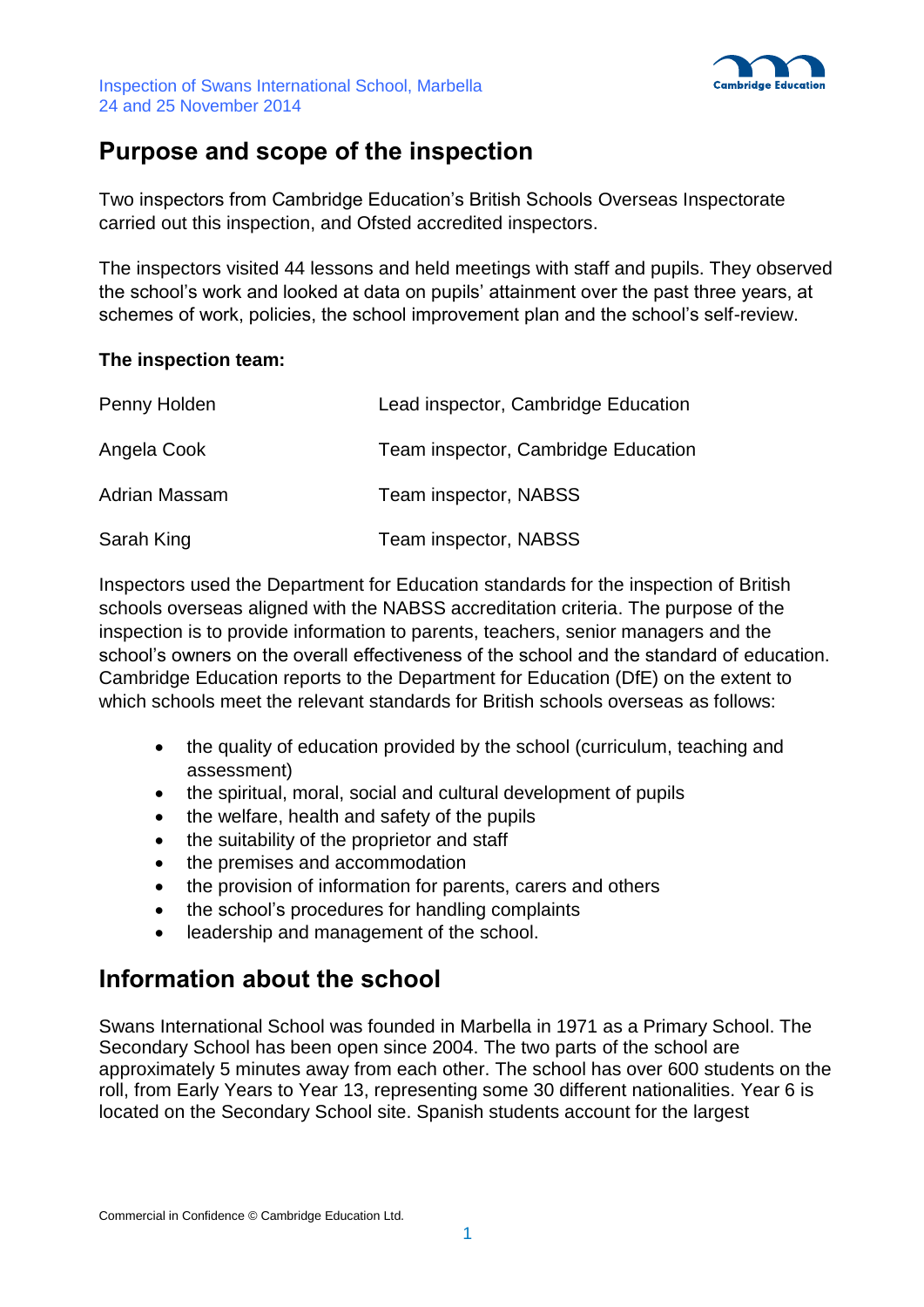

percentage of learners at Swans school. The school is authorised by the Spanish Ministry of Education to offer a British education to children of all nationalities and is a member of the National Association of British Schools in Spain.

# **Overall effectiveness**

This is a good school with some outstanding features that gives its students an effective education that is aligned appropriately with the National Curriculum for England and Wales. As a result, students gain a good understanding of how British society works, enabling them to move back to the UK for further study if they so wish. The balanced focus on the Spanish curriculum also provides effective opportunities for students to enter Spanish universities.

Many children speak little English on entry with most children achieving the early learning goals before Year 1. Progress through Key Stage 1 and 2 is very good and has been improving consistently over the last three years. Achievement is in line with expectations and ensures that students are able to transition from one stage to the next effectively. The transition from Year 6 to Year 7 is very effective because Year 6 begin their studies on the secondary site at the start of the academic year.

Overall, IGCSE results are average for British Schools in Spain with 82% to 85% A\* to C, with 100% gaining 5 A\* - C grades. Results in English and mathematics are consistent with these figures. However, science results are lower, with only 60% to 70% achieving A\* to C. International Baccalaureate results are consistent with world averages, with languages and humanities achievement often half a point higher whilst science results tend to be lower.

Achievement is good in most curriculum areas. Students are reaching the standards expected for similar schools and intakes. In primary, they achieve very high standards especially in literacy. In secondary there is variation according to subject, with most achieving good standards, such as in English, but there are dips in science and post-16 mathematics.

Students' welfare, health and safety are supported very effectively and this aspect of the school's provision is outstanding. Both sites are supervised well and students move around from activity to activity safely and calmly. Student behaviour is excellent. The good decorative order, attractive planting and the quality of display throughout the two sites helps the students take a real pride in their school and contributes to the very positive ethos. Students are courteous to one another and to visitors around the building and treat the excellent facilities with respect.

Teaching and learning are mostly good with outstanding features. Teachers know their students well and are keen to help them to make the very best progress they can. Relationships are good and consequentially there are excellent attitudes to learning in most lessons. Teachers are keen to support students' learning and break knowledge and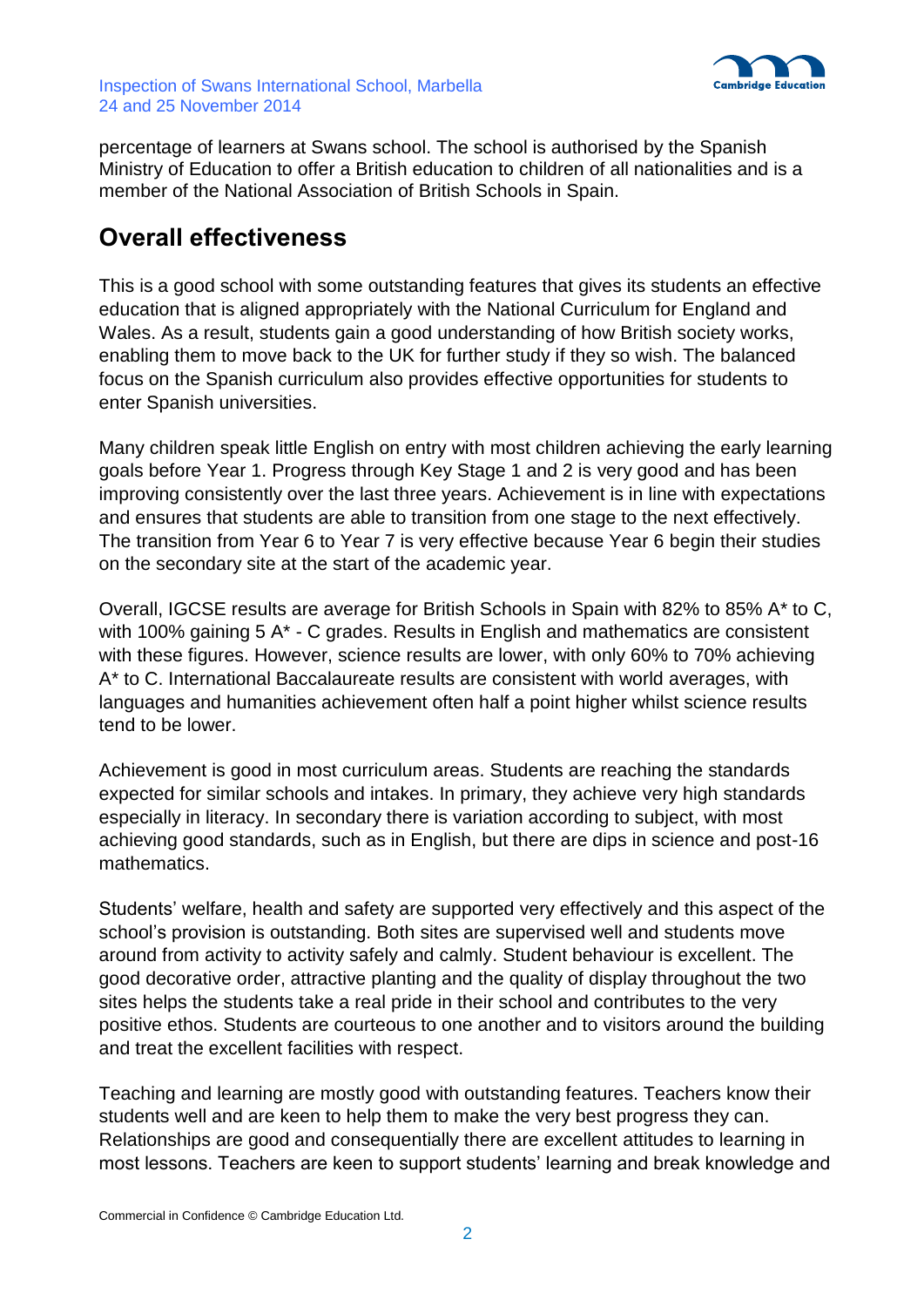

#### Inspection of Swans International School, Marbella 24 and 25 November 2014

skills down into bite sized pieces but on occasions this makes students too reliant on the teacher to tell them what to do. The very best teaching makes students really think and use mistakes to strengthen their learning. Students feel they are given good support for learning and appreciate the efforts made by teachers.

The curriculum provides a good range of subjects that meets the needs of students effectively. A wide choice of extra-curricular activities, from ballet, football, Spanish, homework and yoga to Mandarin, extends considerably students' experiences. School trips, such as those to Alcazaba by the art and humanities departments, extend these opportunities further.

Students' spiritual, moral, social and cultural development is excellent and they develop as well rounded, thoughtful individuals who contribute very well to the school and benefit fully from their experiences. The school ensures pupils acquire a good appreciation of and respect for the Spanish culture and for other cultures. They are proud of the many nationalities represented by pupils in the school and see this as a great opportunity to find out about the world.

Leadership and management are good. The headteachers of both schools and their leadership teams have a clear vision for the school, focussed on giving every student the very best education. Middle leaders and other members of staff share this vision and work cooperatively to support students' learning. The school developments are well chosen and thought through but not always fully understood and acted on by every member of staff. There is excellent capacity for continued improvement in senior leadership and current improvements, whilst some are not fully embedded, are taking the school in the right direction. The commitment of both headteachers to work together to share effective policies, procedures and to drive improvements forward offer an practical strategy to lead the school to further success.

## **Compliance with regulatory requirements**

Swans International School, Marbella meets in full the requirements for British schools overseas, as laid down by the UK Department for Education. The school promotes a British education for its pupils well through its teaching, curriculum in lessons and elsewhere and the focus on IGCSE and IB Diploma examinations. It meets the requirements of the Spanish Ministry of Education.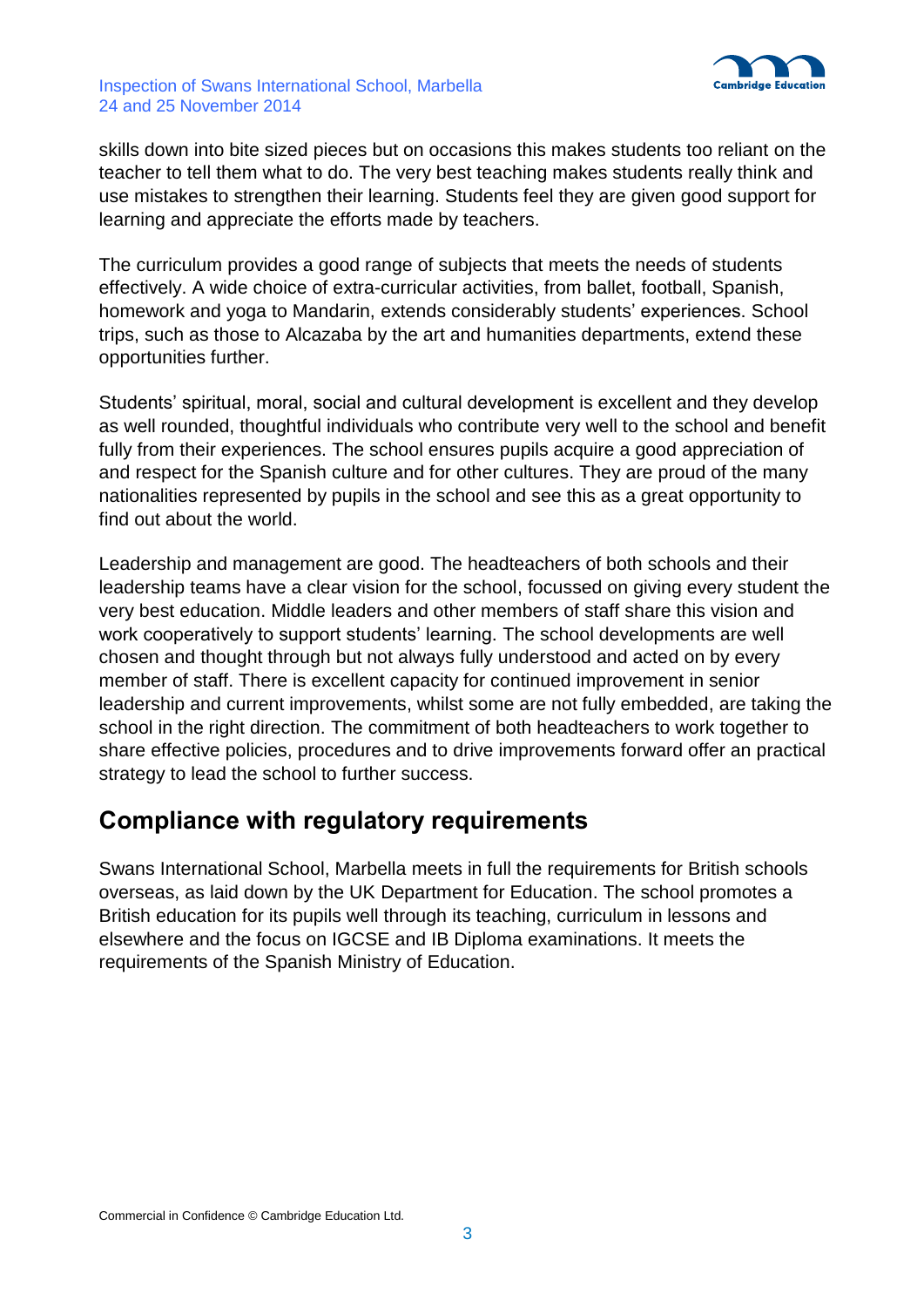

# **What the school could do to improve further**

Whilst not required by requiations, the school might wish to consider the following points for development:

Improve teaching further by:

- designing tasks that challenge the learners more, especially the most able, in most lessons
- continuing with the focus on improving ways of questioning that require learners to think and not just recount information they know
- planning lessons and writing learning objectives to focus on what learners are to learn rather than what they are going to do
- continuing with the school's focus for developing students' independence in learning as currently they rely too heavily on their teachers for every step.

# **The quality of education provided by the school**

## **The curriculum**

The curriculum is good. It ensures that almost all students make good or better progress as it is suitably broad and provides students with a balance of subjects that meets their needs. It follows the National Curriculum, for England and Wales and includes subjects required by the Spanish Ministry of Education.

In the Foundation Stage, called Early Years and Reception at Swans (three and four year olds), the curriculum provides generally good early years experiences and opportunities for children to develop their skills in all areas of learning including literacy, numeracy and social, personal and emotional skills. This is because planning follows closely the English guidance for the Foundation Stage. Some activities for the youngest children have a formality that they are not yet ready for as their fine-motor skills, for example, are not developed sufficiently through play activities. However, children transfer into Year 1 with a good range of skills and understanding and make brisk progress with their learning as they move through to the primary school and their achievement is outstanding.

The primary school curriculum is based securely on the English National Curriculum and makes good provision for students to develop their basic skills so they achieve very good standards*.* The curriculum is adapted well to meet the needs of all the students. Clear planning of the curriculum ensures progression and continuity through primary to secondary. Year 6 students have all their classes on the secondary school site and the curriculum experiences they receive ensure they have a very good transition to the next stage of their education.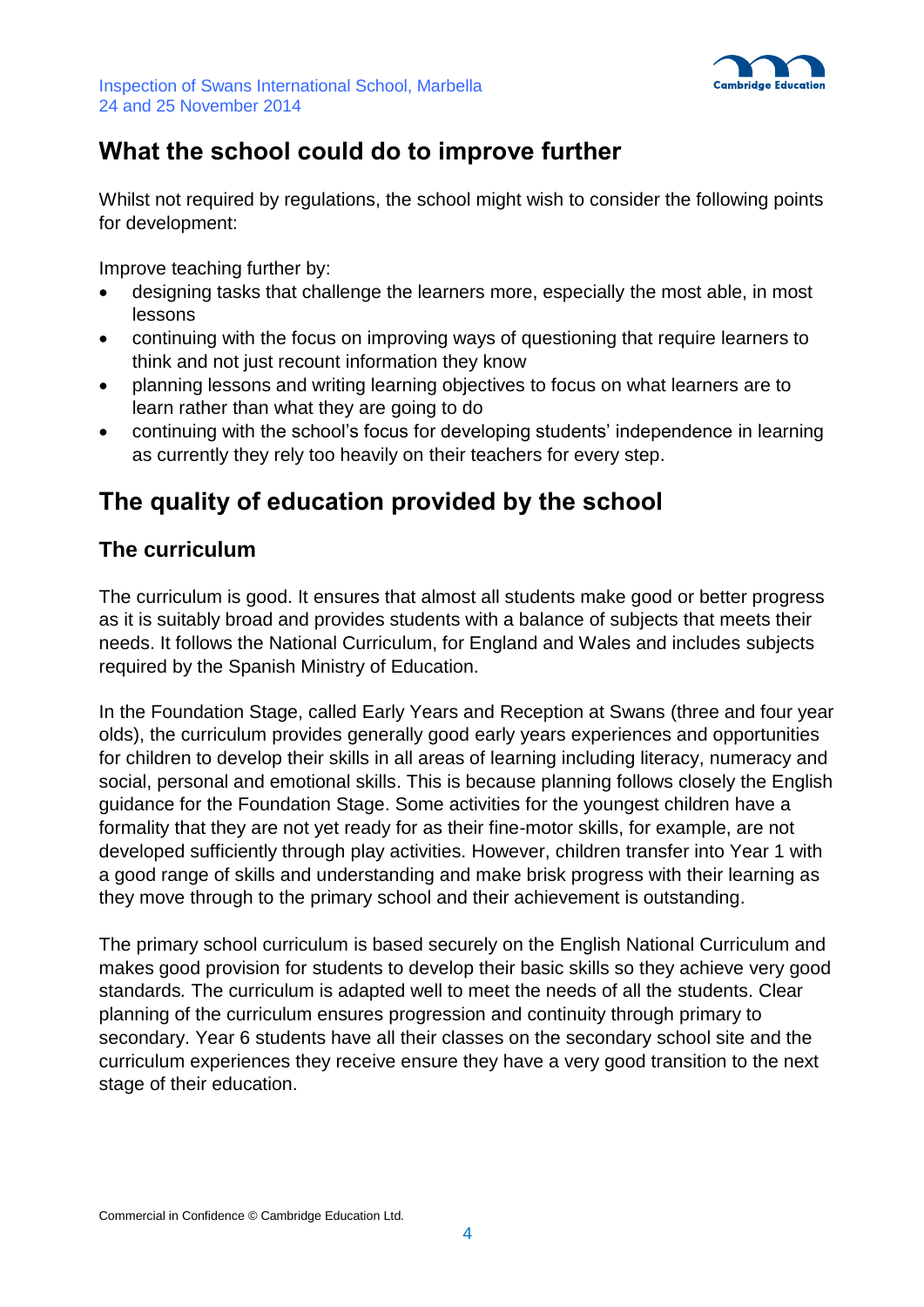

#### Inspection of Swans International School, Marbella 24 and 25 November 2014

The secondary curriculum is also good with a range of subjects that enables students to have a broad and interesting experience and prepares them well for their IGCSE examinations and the requirements of the Spanish curriculum. The sixth form is developing well with increasing numbers ensuring that a broader curriculum can be offered and the students' enjoyment of and success in the IB curriculum is strengthening.

Education for personal, social and health education is outstanding in both secondary and primary stages and helps develop students' personal skills and prepares them for life outside school most effectively. Students respond well to raising money for those less fortunate than themselves and enjoy the opportunities to take part in activities to raise money such as cake sales.

The wide range of enrichment activities such as extra-curricular visits, visitors and clubs are enthusiastically taken part in by the students in both the primary and secondary schools. The range of these opportunities has a very strong impact on students' personal development.

Careers advice includes a Year 9 career day with outside speakers, work experience for Year 10. The recent careers day focussing on business and economics was seen as very successful. There is a very good handbook to help students access their strengths and interests. Teachers and students recognise that advice for universities and careers is very effective as all students are sought out and given good guidance.

The recently introduced, well-conceived strategies for working with students with special educational needs in the secondary school have not yet demonstrated their full impact in all lessons. There are some excellent case studies of outstanding support for individual pupils and their needs. The school employs its own psychological councillor who works closely with the school to support those with needs.

#### **Staffing**

The quality of staffing is good; they are well qualified and have suitable experience. The changes in teaching staff, especially midyear, cause problems for continuity of learning on some occasions when staff leave without warning. The school does extremely well to fill the gaps quickly but this can cause problems, as they do not have time to secure a large pool of candidates to select the best. However, the vast majority of staff stay for a good length of time and when spoken to were extremely happy working at the school. There are good quality professional development opportunities for all and development ideas for the school are contributed to by the staff although not all are as clear about how initiatives are to be pursued.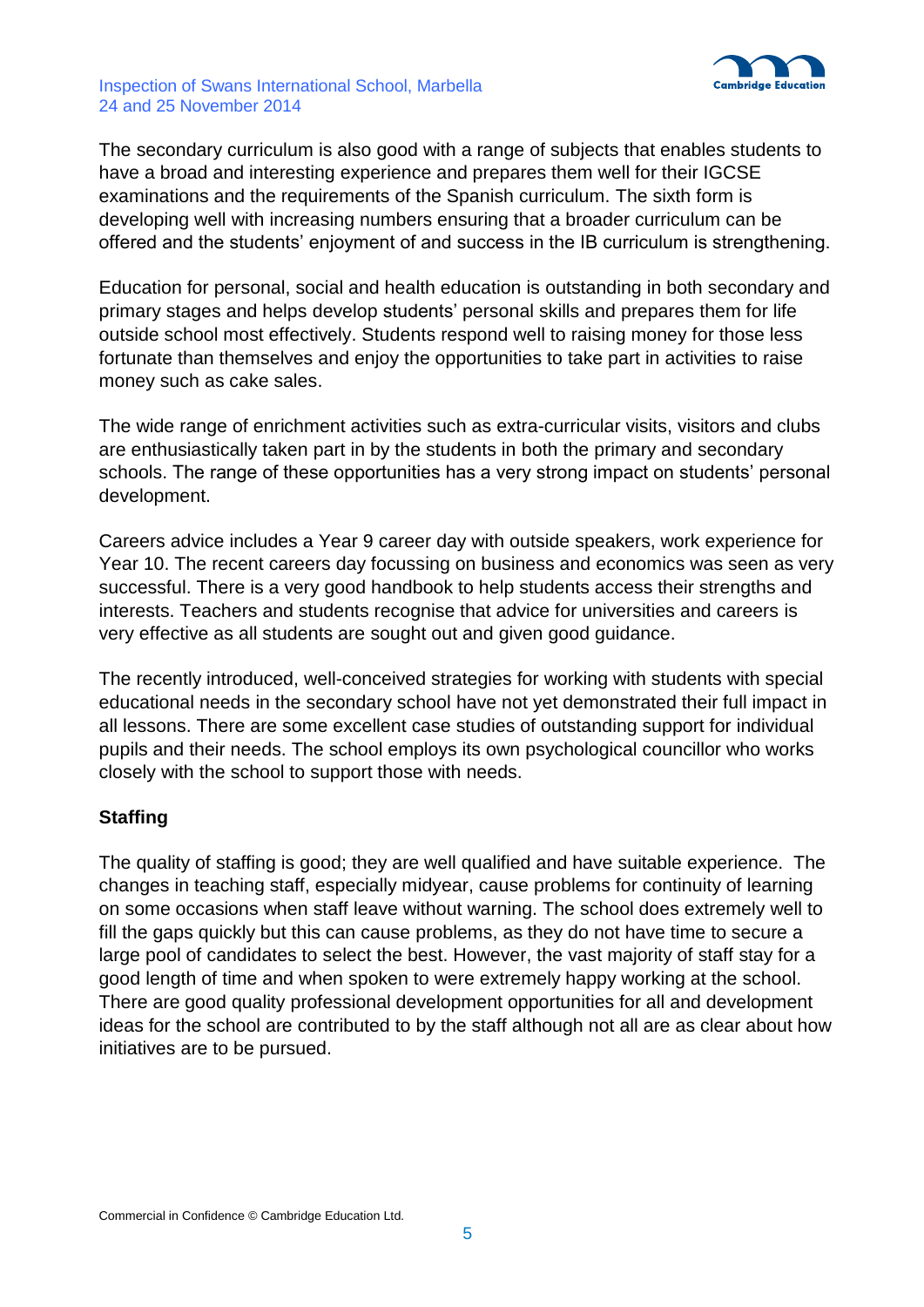



#### **The quality of teaching and assessment**

Teaching is typically good and there are some outstanding features. Where this is the case, students learn well and make good progress to achieve above average standards. The majority of teaching seen during the inspection was good; however it varies in quality too much in some subjects where staff changes have slowed the improvements in teaching that the school was planning.

Where teaching is good it has the following common characteristics:

- Respectful and warm relationships encourage exemplary behaviour in lessons and consequently excellent attitudes to learning from Early Years to Year 13.
- Teachers structure carefully how they present information and tasks to students so that they understand.
- Resources are good and even when classrooms are small they are well used to enable learning.
- English is used as the medium of learning in all lessons other than Spanish, which adds to the students' fluency in the language.
- Teachers know the pupils' strengths and weaknesses and their planning effectively supports differences in their learning so all can achieve.
- Adherence to long-term planning ensures a good progression through the curriculum and the different phases.

Where teaching is less effective but with a little adaption could be improved;

- The over prescriptive structure of the lesson meant that students were 'spoon fed' information and had to do little thinking of their own.
- In too many lessons the most able found work too easy and would have relished some additional challenge.
- Sometimes the students worked extremely hard on tasks the teacher has taken great care in devising but the tasks occupied rather than helped them make progress. This was often where the teacher had planned learning intentions that focused on what students were to do rather than on what they were going to learn.

Some changes in teaching staff, particularly for the very youngest children, and in some subjects in the secondary school have left the subject knowledge in these areas with weaknesses, which impacts on the quality of learning for students. Students also say changes in staff make learning harder for them. The school is aware of the problems these changes have caused and is tackling those they can make an impact on.

On the occasions where teaching was outstanding, the teachers' excellent subject knowledge was used to set challenging tasks and to ask questions that made all the students think, and no one was afraid to get answers wrong because they knew they would learn from their mistakes*.*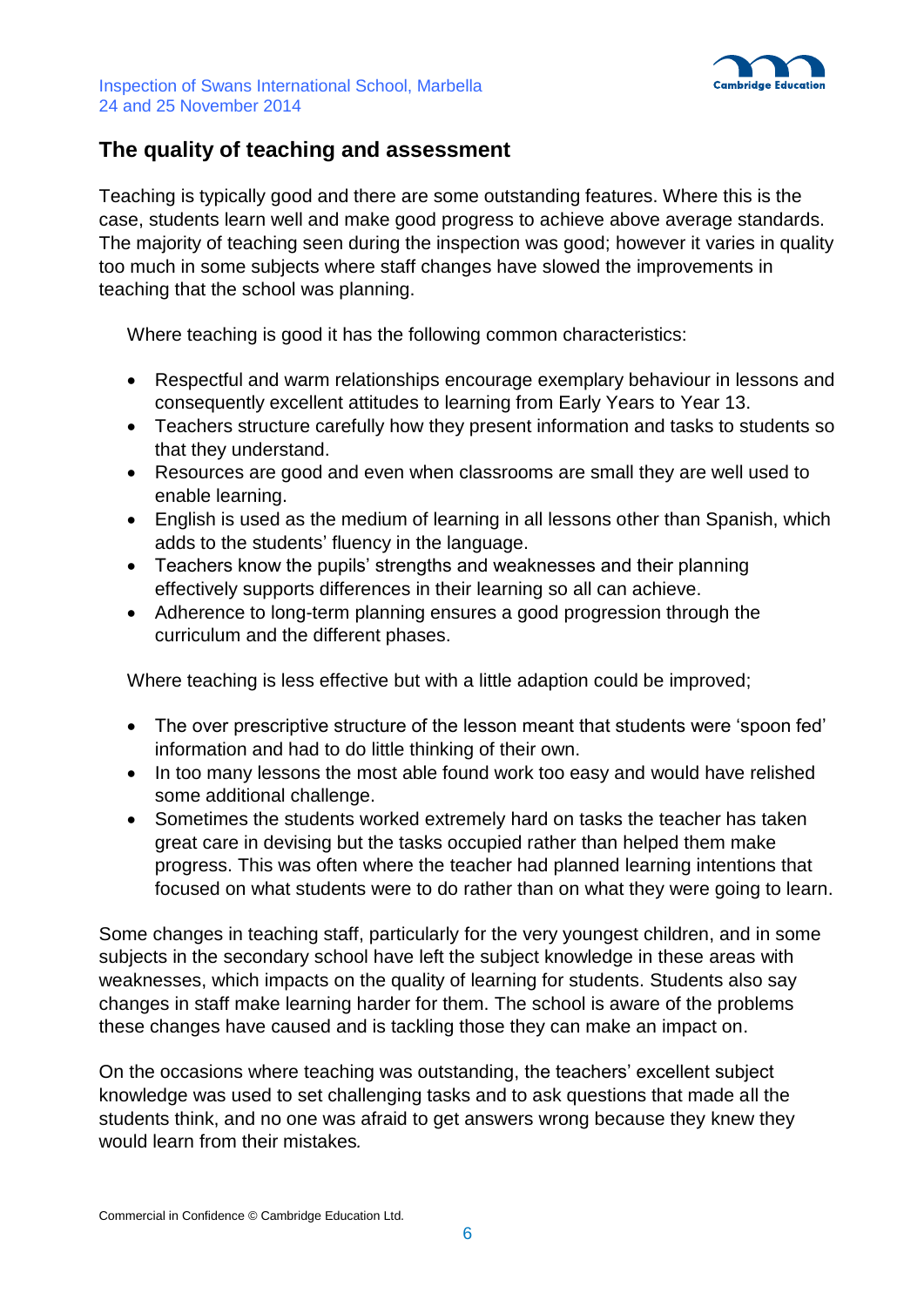



Teachers take great care when marking to help students know what they need to do to do improve and students were grateful for this support in both the primary and secondary school. The school has correctly identified the need to continue to develop the students as independent learners.

#### **The spiritual, moral, social and cultural development of pupils**

Provision for students' spiritual, moral, social and cultural development is outstanding. Students have excellent attitudes to school and to their learning; both on the primary and secondary sites. This has an excellent impact on their learning because they behave very well, are respectful towards their teachers and their peers, and are keen to do well in their studies. There is a clear behaviour policy but teachers explained they have rarely have to use it because there is no reason to do so.

Students have thoughtful and responsible attitudes to others and are happy to talk about important issues in society with humility and care. They relish the fact that there are many different nationalities in the school and are very respectful to the views of others and interested in other customs and religions. Students have a clear understanding of right and wrong and understand how to behave with, and respond to, others. The school councils on both secondary and primary sites demonstrate good evidence of their wellbalanced views about the world. During the secondary school council meeting students were happy to raise the requests of their classmates but also expected to come up with realistic solutions to make these practical. The substitution of chilli con carne for stew on the menu, was one example, as was the idea of using sixth formers to supervise the basketball court at break times to allow younger students access.

Students have a good understanding of the issues related to bullying. They have recently completed an anti-bullying week that covered extensively all aspects, including cyberbullying, and know what to do and who to go to on the rare occasions where there are issues.

Cultural development is promoted effectively though the curriculum and the range of after school and extra-curricular activities. As a result, students gain a secure understanding of both the Spanish and British cultures.

#### **The welfare, health and safety of the pupils**

The quality of welfare, health and safety provided by the school is outstanding. Staff get to know each child well over their time at the school on both sites. They have excellent relationships with their students, high expectations of behaviour and care for them very well. Students are enthusiastic about their time in school and say they are proud to be students at Swans. They make friends quickly, often being exceptionally welcoming to new arrivals. These good relationships and very positive attitudes have a strong impact on students' academic and personal development. Students understand about how to lead healthy lives and know how to keep themselves safe. The comprehensive PHSE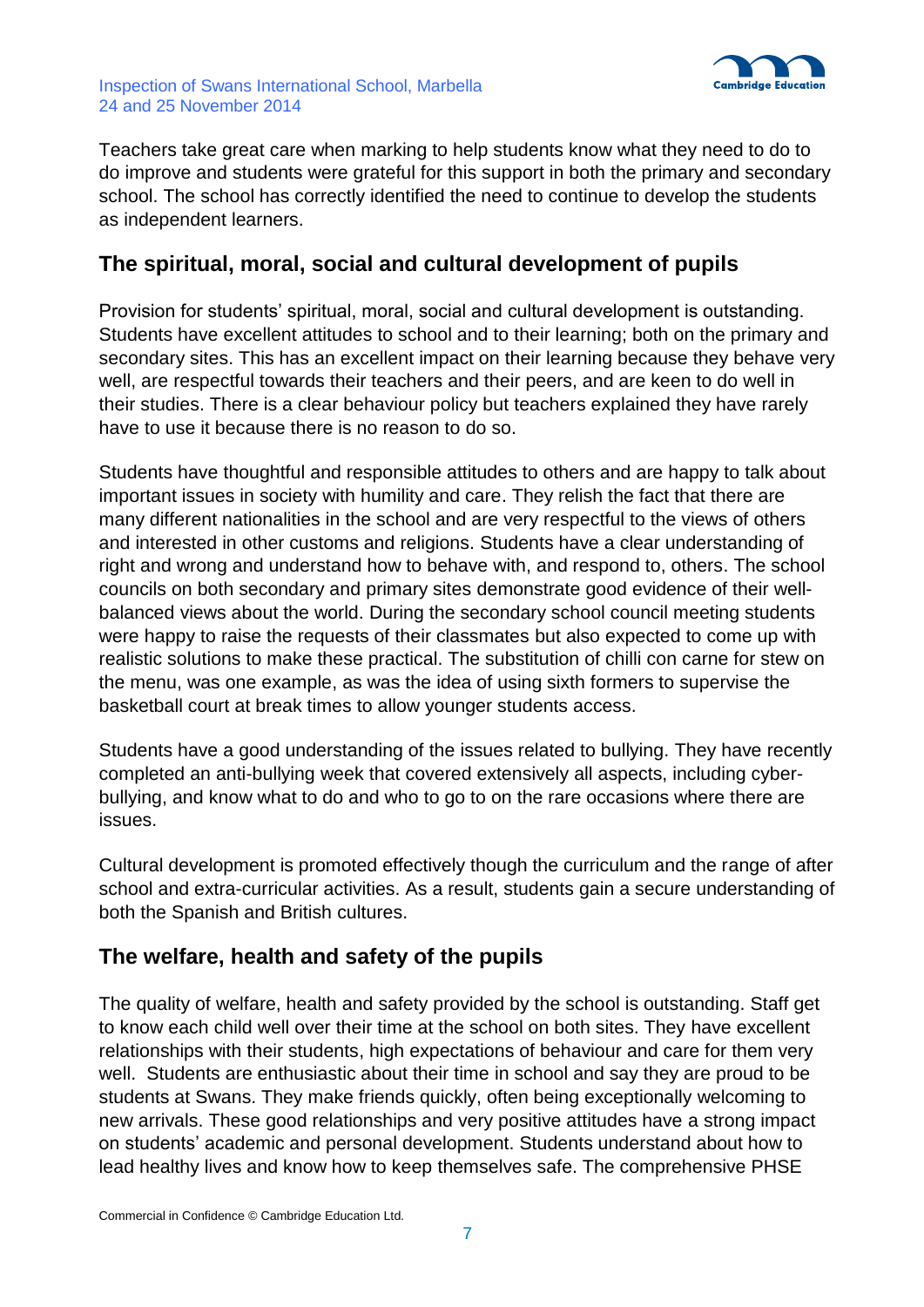



curriculum including the primary school's 'Virtues curriculum' promotes these very effectively. Very effective implementation of anti-bullying policies compliments the students' caring attitudes and ensures their behaviour is excellent and that they think thoughtfully about the impact of their actions on others.

There are robust policies to ensure the wellbeing of all students on both sites, these include fire safety, first aid, risk analysis of outside visits and health and safety. Registers and attendance figures are kept diligently and checked to ensure children are safe. The policies are followed thoroughly and this helps everyone in the school community keep students safe and protected.

### **The suitability of the proprietor and staff**

The proprietors ensure that rigorous measures are followed to ensure staff and volunteers who are employed have passed all the checks required by Spanish and UK governments. Details are recorded appropriately. Where relevant, the UK's DBS enhanced disclosure is used to check the suitability of British teaching staff. Procedures meet the requirements for British schools overseas.

### **The premises and accommodation**

The premises and accommodation are very good and contribute particularly well to students' well being and to the school's positive climate for learning. The primary school site uses its limited accommodation extremely effectively and the secondary site enables high quality learning to take place inside and out. Both sites are extremely well maintained and decorated. The Year 6 pupils are housed very successfully on the secondary site. The accommodation meets the needs of both the students and the curriculum. There is good accommodation for the sixth form. It is safe and welcoming with attractive displays and provides good access for disabled students. There are sufficient toilet facilities for students and staff; with appropriate medical facilities on both sites. Outside play and recreation facilities are good, constantly developed and maintained well, although the students on the secondary site complain the high netting on the court has large holes in it. There is an indoor swimming pool on the secondary school site. The premises and accommodation meets all the BSO requirements.

#### **The provision of information for parents, carers and others**

Provision is outstanding. The school provides clear information for parents including a high quality joint monthly newsletter. They are given regular information including several written reports a year and open evenings three times a year so that parents can talk to teachers about their child's progress. There are occasional workshop meetings exploring various aspects of the curriculum. They are given a complaints procedure and policies for admissions and attendance. The information provided by the school for parents meets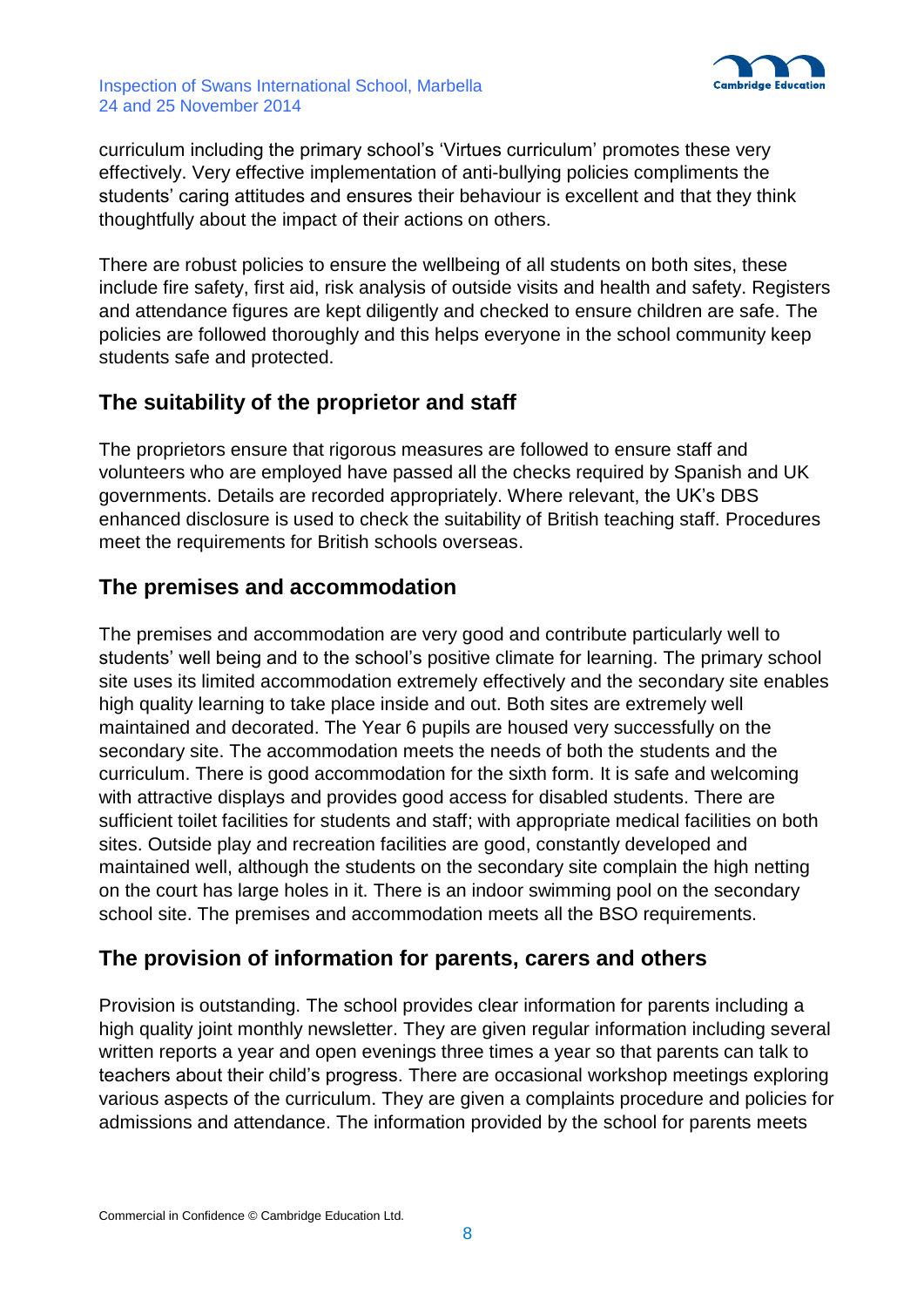



the requirements for British schools overseas. Good attendance to parents meetings and surveys of parents' views indicate they are very supportive of the school. Case studies of the support given to vulnerable children show the great appreciation of their parents.

#### **The school's procedures for handling complaints**

The school meets the BSO requirements for handling complaints in full. There are few parents who raise any concerns but those that do are acted upon with thoughtfulness and speed. During the inspection a parent, concerned about a school uniform issue, was courteously and immediately supported by a member of the administrative staff and the matter dealt with successfully.

## **Leadership and management of the school**

Leadership and management of the school are good. The headteachers of both the primary and the secondary school provide clear direction and their strategic leadership, ensures that all staff share their high expectations for continual development and improvement. They are increasingly working together to ensure common policies and to share best practice across both schools. The primary school has been in existence for many more years than the secondary school and therefore has some well-embedded policies, practices and effective systems. The secondary school has a much larger site and newer buildings that give additional experiences such as swimming and specialist accommodation and subject expertise. Both headteachers are keen that all students benefit from these.

There is an extensive range of posts of responsibility across the school which results in a strong shared vision and successful delegation. Senior leaders are effective and work together for the benefit of the students. The impact of this is demonstrated by the high standards achieved by students and the good progress they make from Early Years to Year 13. Middle leaders also make an effective contribution to the school and play an active part in the good day-to-day provision and experience given to students as well as other whole school priorities. The effectiveness of some head's of subject in both the primary and secondary school has been affected by mid year staff turnover, although senior management has worked quickly to ensure coverage. Robust processes are followed consistently to ensure safe recruitment.

Staff are regularly observed teaching and this information is used to bring about improvement in practice. Other checks on effectiveness take place in addition to lesson observations; these include work scrutiny, moderation of assessment and reviews of student progress. Where these are used together they provide a clear profile of where a teacher is successfully helping students to make progress and can pinpoint exactly what needs to be addressed to improve teaching. However, some observation records focus too much on teaching without recourse to how successful it is in helping the students learn.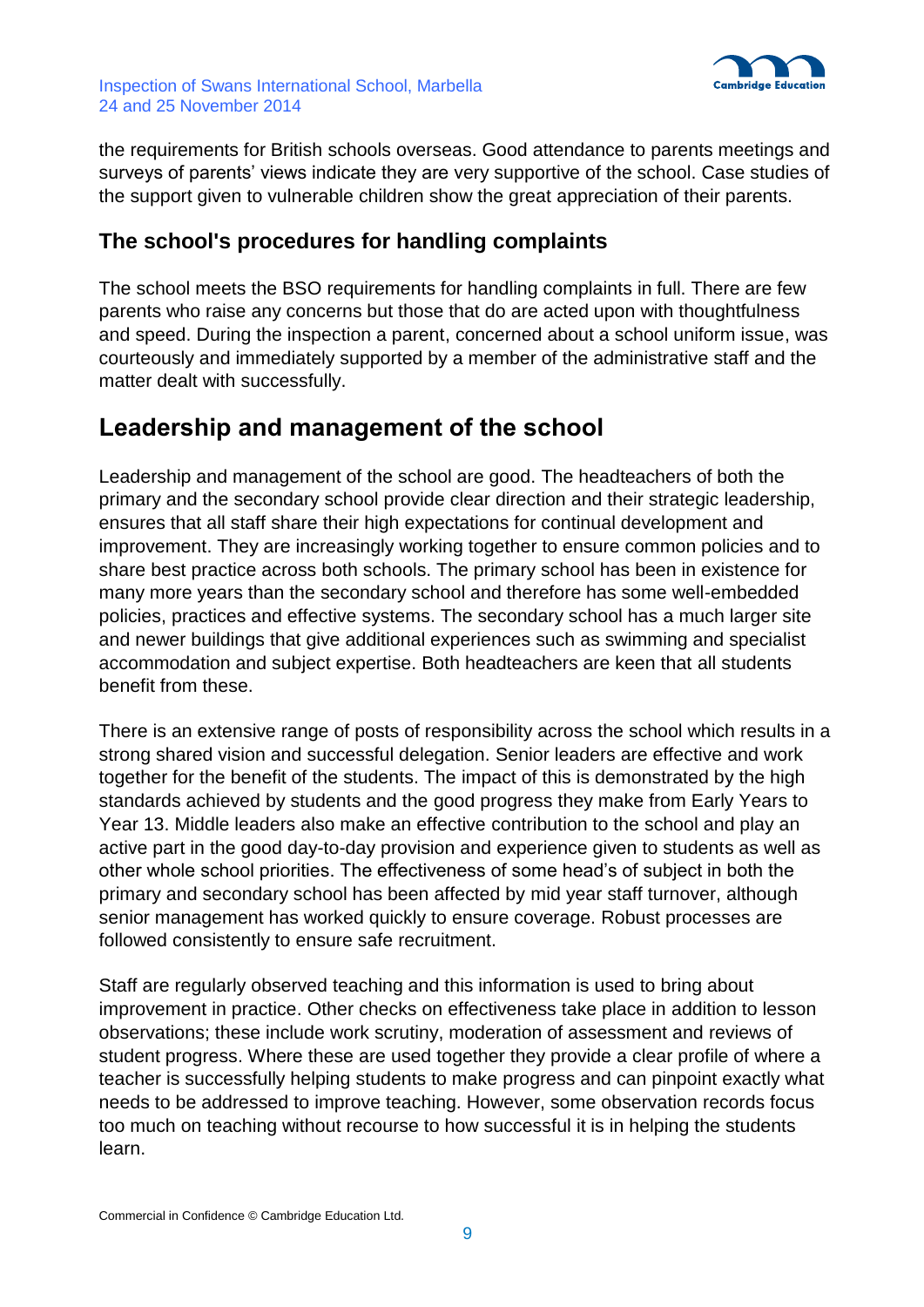#### Inspection of Swans International School, Marbella 24 and 25 November 2014



The school development priorities come from a good range of information collected through the schools' regular on-going systems for review, including mini department inspections and are appropriate as they focus on improving the students' outcomes. The plans drawn up are clear in both schools and the process in the primary school are well embedded and followed through. Secondary school staff were clear about the school development priorities but some who were spoken to were not so clear about the stage the work on each one had got to, and said they were waiting for senior management to tell them what they had to do.

School leaders are generally effective in improving the high quality experience given to students and in continuing their success in achieving well in tests and examinations. The school has a very positive ethos on both sites with students and teachers striving for

excellent personal and academic development. There is a strong capacity for improvement in both the primary and the secondary school with well-focussed and determined leadership who have the full backing of their staff.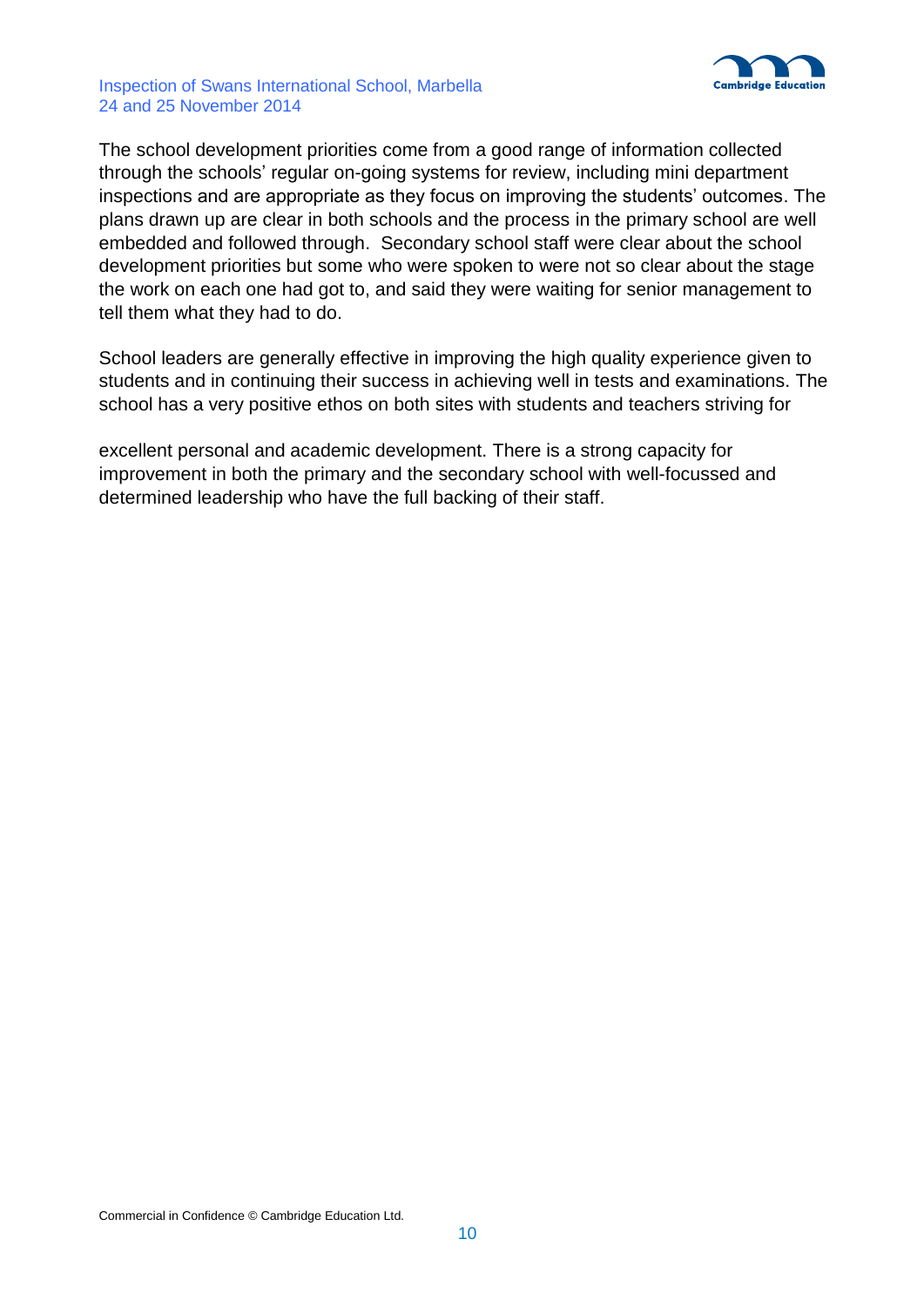

# **Glossary of terms**

# **What inspection judgements mean**

| Grade   | <b>Judgement</b> | <b>Description</b>                                                                                                                                                                                                               |
|---------|------------------|----------------------------------------------------------------------------------------------------------------------------------------------------------------------------------------------------------------------------------|
| Grade 1 | Outstanding      | These features are highly effective. An outstanding<br>school provides exceptionally well for all its pupils'<br>needs.                                                                                                          |
| Grade 2 | Good             | These are very positive features of a school. A<br>school that is good is serving its pupils well.                                                                                                                               |
| Grade 3 | Satisfactory     | These features are of reasonable quality. A<br>satisfactory school is providing adequately for its<br>pupils.                                                                                                                    |
| Grade 4 | Inadequate       | These features are not of an acceptable standard.<br>An inadequate school needs to make significant<br>improvement in order to meet the needs of its<br>pupils. Ofsted inspectors will make further visits<br>until it improves. |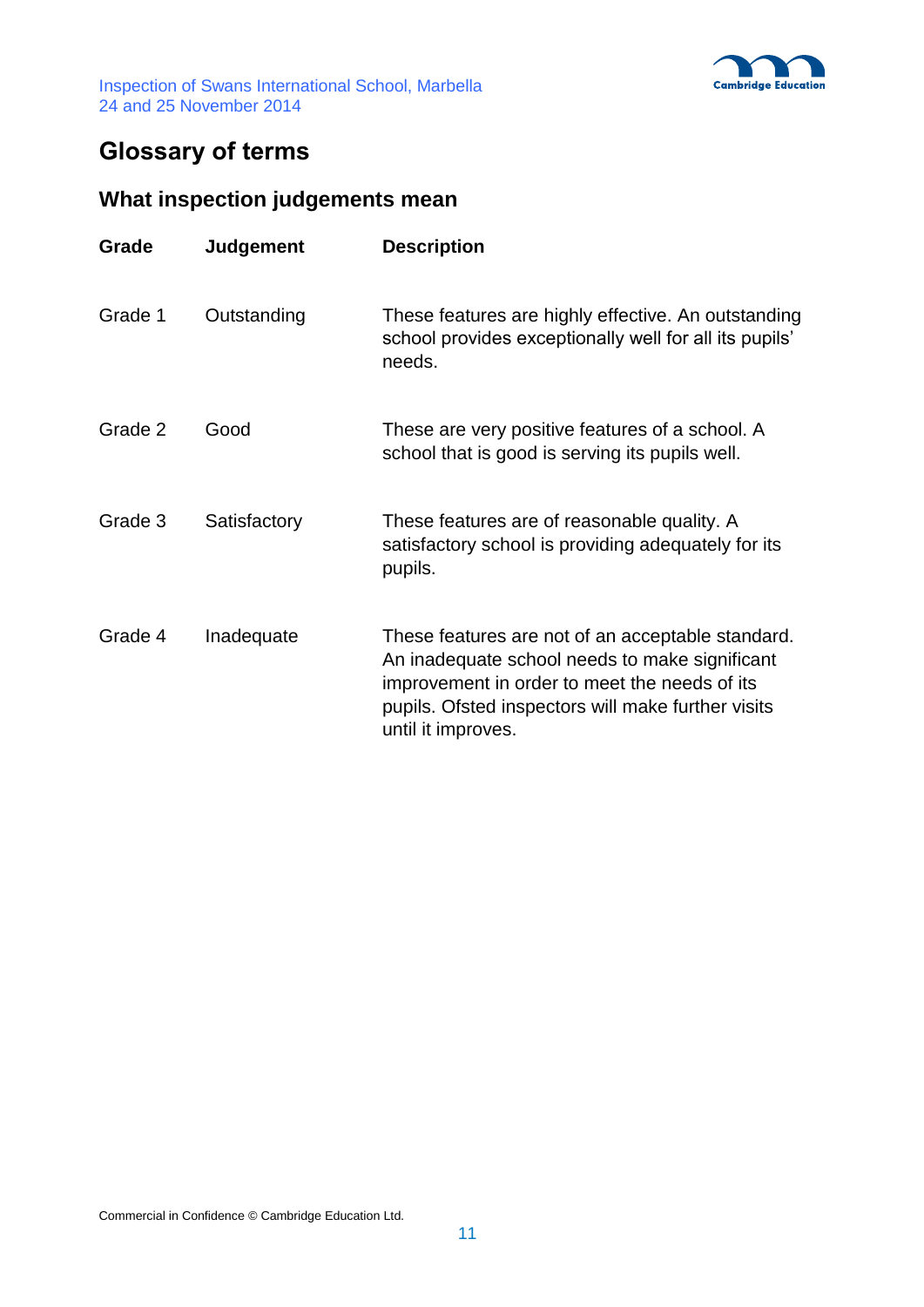

# **Common terminology used by inspectors**

| Achievement:                  | the progress and success of a pupil in their learning,<br>development or training.                                                                                                                                     |
|-------------------------------|------------------------------------------------------------------------------------------------------------------------------------------------------------------------------------------------------------------------|
| Attainment:                   | the standard of the pupils' work shown by test and<br>examination results and in lessons.                                                                                                                              |
| Capacity to improve:          | the proven ability of the school to continue improving.<br>Inspectors base this judgement on what the school has<br>accomplished so far and on the quality of its systems to<br>maintain improvement.                  |
| Leadership and management:    | the contribution of all the staff with responsibilities, not<br>just the headteacher, to identifying priorities, directing<br>and motivating staff and running the school.                                             |
| Learning:                     | how well pupils acquire knowledge, develop their<br>understanding, learn and practise skills and are<br>developing their competence as learners.                                                                       |
| <b>Overall effectiveness:</b> | inspectors form a judgement on a school's overall<br>effectiveness based on the findings from their<br>inspection of the school.                                                                                       |
| Progress:                     | the rate at which pupils are learning in lessons and<br>over longer periods of time. It is often measured by<br>comparing the pupils' attainment at the end of a key<br>stage with their attainment when they started. |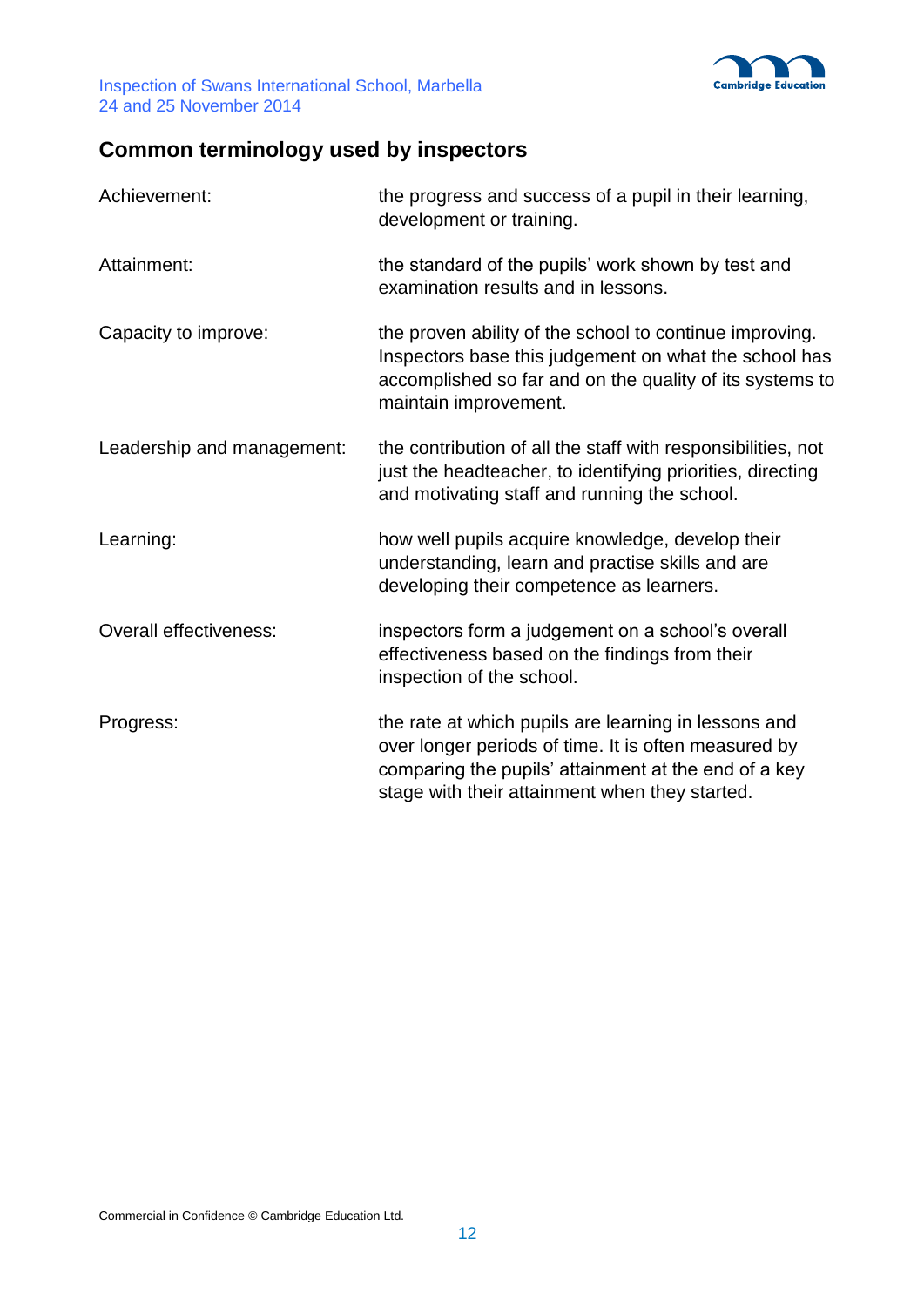

# **Inspection judgements**



#### **The quality of education**

| Overall quality of education                                                                    | $-$ |  |
|-------------------------------------------------------------------------------------------------|-----|--|
| How well the curriculum and other activities meet the range of needs<br>and interests of pupils | $-$ |  |
| How effective teaching and assessment are in meeting the full range<br>of pupils' needs         | $-$ |  |
| How well pupils make progress in their learning                                                 |     |  |

#### **Pupils' spiritual, moral, social and cultural development**

| Quality of provision for pupils' spiritual, moral, social and cultural<br>development |  |  |
|---------------------------------------------------------------------------------------|--|--|
| The behaviour of pupils                                                               |  |  |

#### **Welfare, health and safety of pupils**

| The overall welfare, health and safety of pupils |  |  |  |  |
|--------------------------------------------------|--|--|--|--|
|--------------------------------------------------|--|--|--|--|

#### **Leadership and management**

| The quality of leadership and management |  |  |  |  |
|------------------------------------------|--|--|--|--|
|------------------------------------------|--|--|--|--|